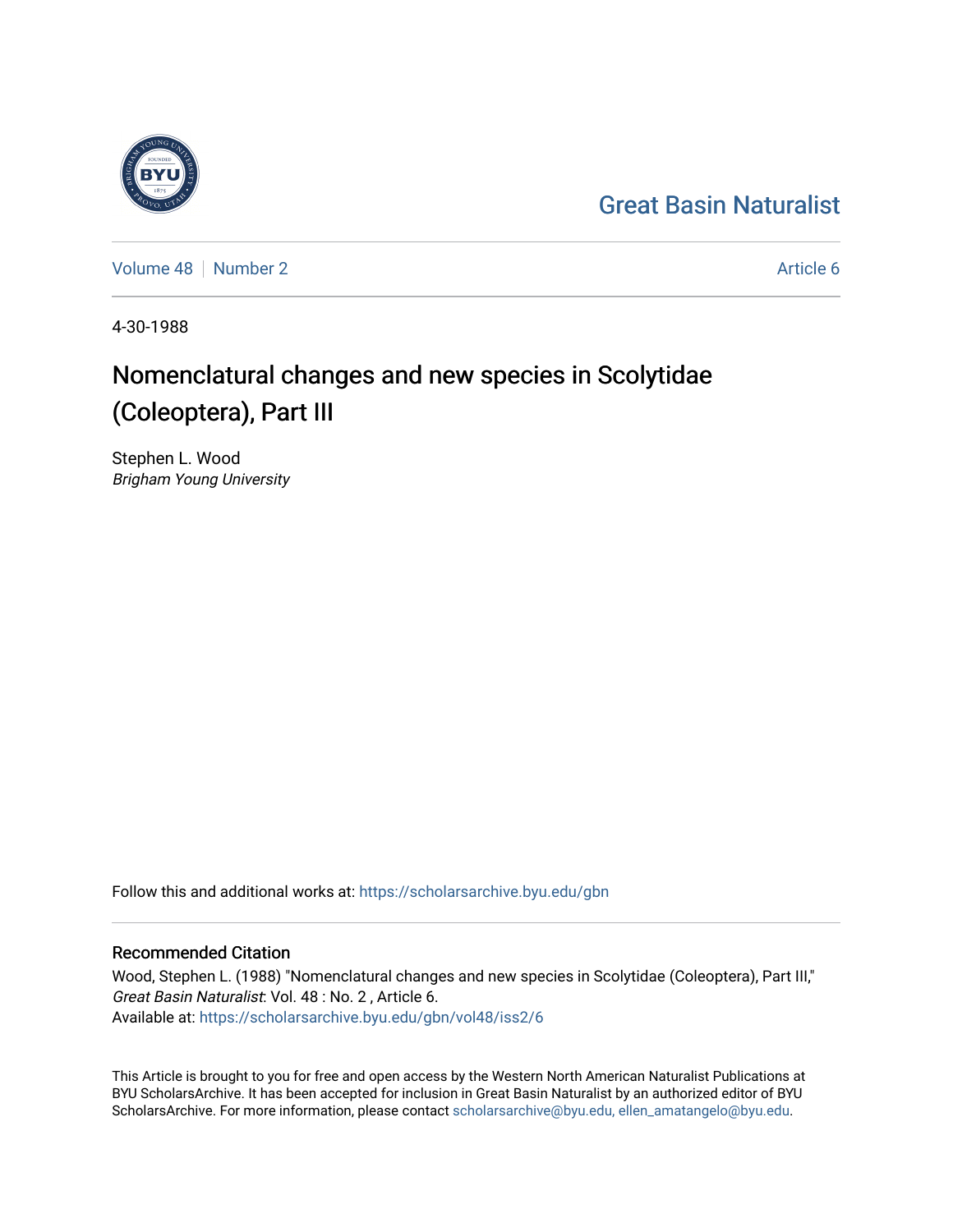## NOMENCLATURAL CHANGES AND NEW SPECIES OF SCOLYTIDAE (COLEOPTERA), PART III

Stephen L. Wood<sup>1</sup>

ABSTRACT —New synonymy is proposed for Phloeosinus (Hylesinus) machilus (Schedl) ( Phloeosinus cinnamomi Tsai  $\&$  Yin). New replacement names are proposed for junior homonyms as follows: Cyrtogenius africus for Cyrtogenius (Metahylastes) africanus (Eggers), Cyrtogenius elongatissimus for Cyrtogenius (Ozodendron) elongatus (Schedl), Cyrtogenius elongatulus for Cyrtogenius (Eidophclus) elongatus (Schedl), Cyrtogenius gracillimus for Cyrtogenius gracilis Browne, Cyrtogenius papuae for Cyrtogenius (Pelicerus) papuanus (Eggers), Cyrtogenius papuensis for Cyrtogenius (Eidophclus) papuanus (Schedl), Cyrtogenius ruginosus for Cyrtogenius (Mimidendrulus) rugicollis (Browne). The following species are named as new to science: *Indocryphahis machili* (India), *Olonthogaster jiri* (India), Olonthogaster regalis (Sri Lanka), Phloeosinus phoebe (India), Scolytomimus andamanensis (Andaman Islands), Scolytominus mimusopis (Sri Lanka), Scolytomimus quadridens (New Guinea), and Scolytomimus rectus (Sri Lanka).

On the following pages are presented one case of new specific synonymy, seven cases of new homonymy, and eight species named as new to science. These items are necessary nomenclatural housekeeping discovered during preparation of a new world catalog of Scolytidae and are published to facilitate cita tion for the catalog. The new synonymy affects <sup>a</sup> species from India and China. The new homonymy and new replacement names af fect species of Cyrtogenius from Africa (2), Borneo (1), and New Guinea (4). The new species represent the genera Indocryphalus (1), Olonthogaster (2), Phloeosinus (1), and Scolytomimus (4) from the Andaman Islands (1), India (3), New Guinea (1), and Sri Lanka (3).

## New Synonymy

#### Phloeosinus machilus (Schedl)

- Hylesinus machilus Schedl, 1959, Indian For. Rec. 9:173 (Holotype, sex?; Uttar Pradesh: Chacrata, Chachpur; supposedly returned by Schedl to Forest Research Institute, Dehra Dun, hut lost if it ever existed)
- Phloeosinus cinnamomi Tsai & Yin, 1964, Aeta Zootaxon. Sin. 1:94, 96 (Holotype, male; Fukien, China; Institute of Zoology, Academia Sinica, Beijing). New synonymy

The "paratype" of Hylcsinus machilus Schedl and a long series of this species from which the "type" specimen came at the Forest

Research Institute were examined and compared to a series collected by me. These specimens agree in all details with several paratypes of Phloeosinus cinnamomi Tsai & Yin in my collection, except that the size varies in Indian material while those from China are uniformly near the small end of the size spectrum. It is apparent that only one species is represented and synonymy is proposed as indicated above.

## New Names

#### Cyrtogenius africus, n. n.

Metahylastes africanus Eggers, 1922, Ent. Blätt. 18(4); 165 (Holotype. sex?; Fliissgehiet dcs ohcren Mewena und Ramissi, British Ostafrika; Methner Collection). Preoccupied

The holotype of Dryocoetes africanus Schreiner (1882:246) was examined and was found to be a member of the genus Curtogenius to which it is here transferred. This action creates a junior homonym of Metahylastes  $africamus$  Eggers (1922:165) that was previously transferred to Cyrtogenius (Wood 1986:74). The ricw name africus is proposed as a replacement name for the Eggers species as indicated above.

## Cyrtogenius elongatissimus, n. n.

()zodentron elongatus Schedl, 1964, Reichenbachia 4(27):244 (Holotvpe, sex?; Borneo; Schedl Collection. Preoccnpicd

<sup>&</sup>lt;sup>1</sup>Life Science Museum and Department of Zoology. Brigham Young University, Provo, Utah 84602.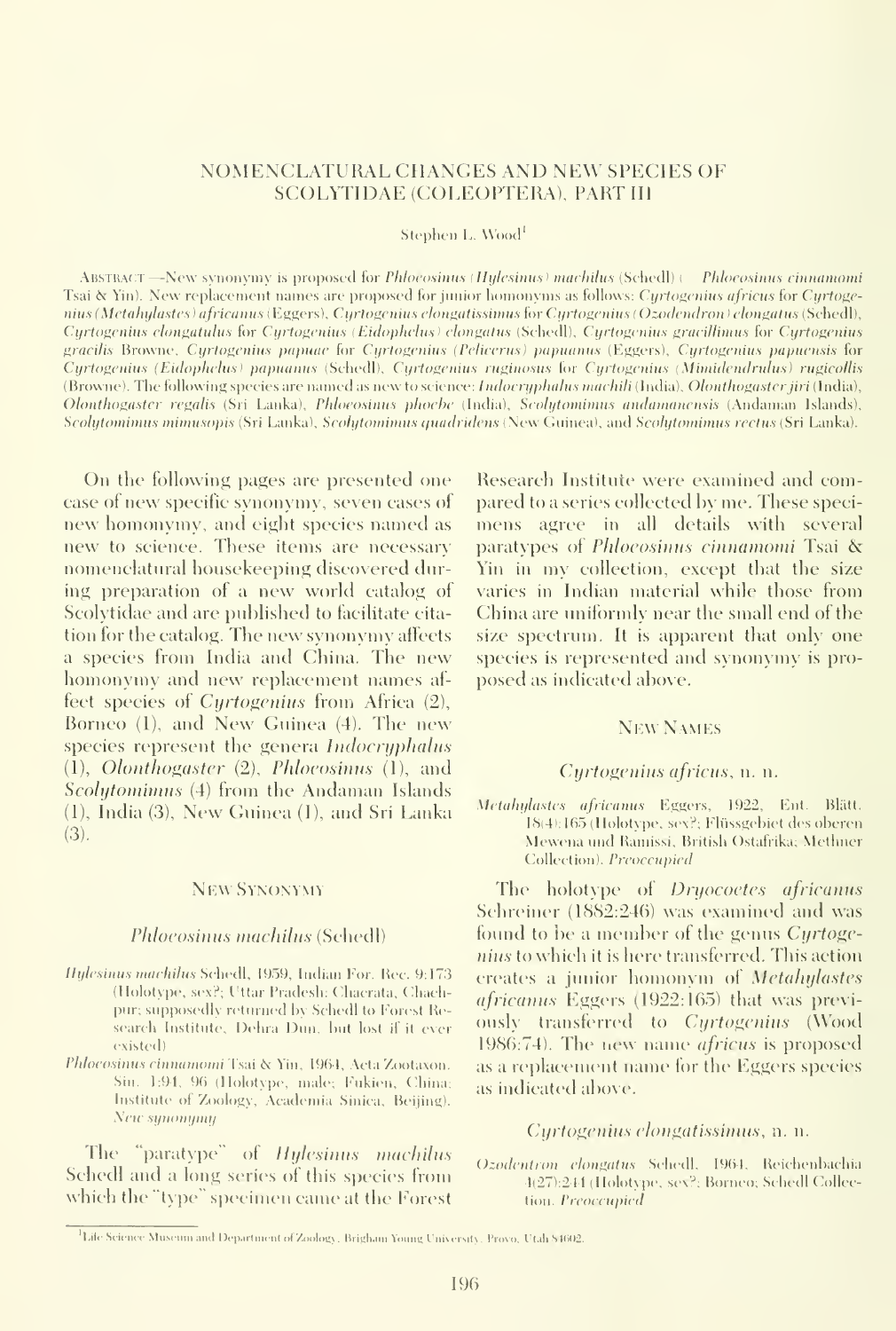The type and cotypes of Pelicerus elongatus Eggers (1927:85) clearly belong to the genus Cyrtogenius to which this species was trans ferred long ago. The recent transfer of Ozodendron elongatus Schedl (1964:244) to Cyrtogenius by Wood (1986:74) created <sup>a</sup> junior homonym. The new name *elongatissimus* is proposed as a replacement for the Schedl name as indicated above.

## Cyrtogenius elongatulus, n. n.

Eidophelus elongatus Schedl, 1979, Faun. Abh. St. Mus. Tierk. Dresden 7(12); 101 (Holotype, female; Papua New Guinea; Schedl Collection in Wien Museum). Preoccupied

The holotype of Eidophelus elongatus Schedl (1979:101) was examined and found to belong to the genus *Cyrtogenius* to which it is here transferred. This transfer makes this species <sup>a</sup> junior homonym of Pelicerus elongatus Eggers (1927:85), cited above, that was previously transferred to Cyrtogenius. The new name elongatulus is proposed as a replacement for the Schedl name as indicated above.

#### Cyrtogenius graciUimus, n. n.

Cyrtogenius gracilis Browne, 1984, South Pacific J. Nat. Sci. 6:95 (Holotype, sex?; Papua New Guinea; British Museum, Natural History). Preoccupied

When the genus *Ozodendron* Schedl was made a synonym of Cyrtogenius (Wood 1986: 74), the species O. gracilis Schedl (1974:462) was transferred to Cyrtogenius. Consequently, the name Cyrtogenius gracilis Browne (1984:95) was preoccupied. Because Mr. Browne died a few months after the homonymy was created, he could not act upon it. The new name gracillimus is proposed as <sup>a</sup> replacement for the Browne name as indi cated above.

#### Cyrtogenius papuae, n. n.

Pelicerus papuanus Eggers, 1923, Zool. Meded. R. Mus. Nat. Hist. Leiden 7:217 (Lectotype, male; Deutsch New Guinea [Kaiserin Augustafluss]; U.S. National Museum, designated by Anderson and Anderson 1971:23). Preoccupied

Pelicerus papuanus Eggers (1923:217) was transferred to Cyrtogenius long ago. Recently, a syntype of Dryocoetes papuanus Eggers (1923:162) was examined and found to belong to *Cyrtogenius*. Due to page priority,

the later name (on p. 217) thereby became a junior homonym. The new name papuae isproposed as a replacement as indicated above.

#### Cyrtogenius papuensis, n. n.

Eidophelus papuanus Schedl, 1973, Papua New Guinea Agrie. J. 24(2):71 (Holotype, sex?; Mt. Dayman, Maneau Range, N slope, M. Bay Distr., 700 ni; Amer. Mus. Nat. Hist.). Preoccupied

Paratypes of Eidophelus papuanus Schedl (1973:71) in the Wien Museum were examined and found to belong to the genus Cyrtogenius. For this reason the species must be transferred to that genus. This transfer caused this species to become <sup>a</sup> junior homonym of Cyrtogenius papuanus Eggers (1923:162), cited above. The new name *papuensis* is proposed as a replacement for the Schedl name as indicated above.

#### Cyrtogenius ruginosus, n. n.

Mimidendrulus rugicollis Browne, 1965, Zool. Meded. 40:194 (Holotype, male; Ivory Coast; Adiopodoiune; Leiden Museum). Preoccupied

When the genus Mimidendrulus became <sup>a</sup> synonym of Cyrtogenius (Wood 1986:74), Mimidendrulus rugicollis Browne (1965:194) became a junior homonym of Orosiotes rugicollis Eggers (1940:132) that had previously been transferred to Cyrtogenius. The new name ruginosus is proposed as a replacement for the Browne name as indicated above.

## NewTaxa

#### Indocryphalus machili, n. sp.

This species is distinguished from *pubipen*nis (Blandford) by the larger, less strongly confused elytral punctures, by the much steeper, impressed elytral declivity, by the declivital granules, and by other characters described below.

Female.—Length 3.0 mm (paratypes: fe males 2.7-3.0 mm, males 2.5-2.7 mm), 2.4 times as long as wide; color dark brown, base of pronotum and elytral disc usually pale.

Frons weakly convex; surface dull, finely rugose-reticulate, a few isolated, shining granules on upper half; vestitiue of fine, rather sparse, long hair; eye and antenna as in pubipennis.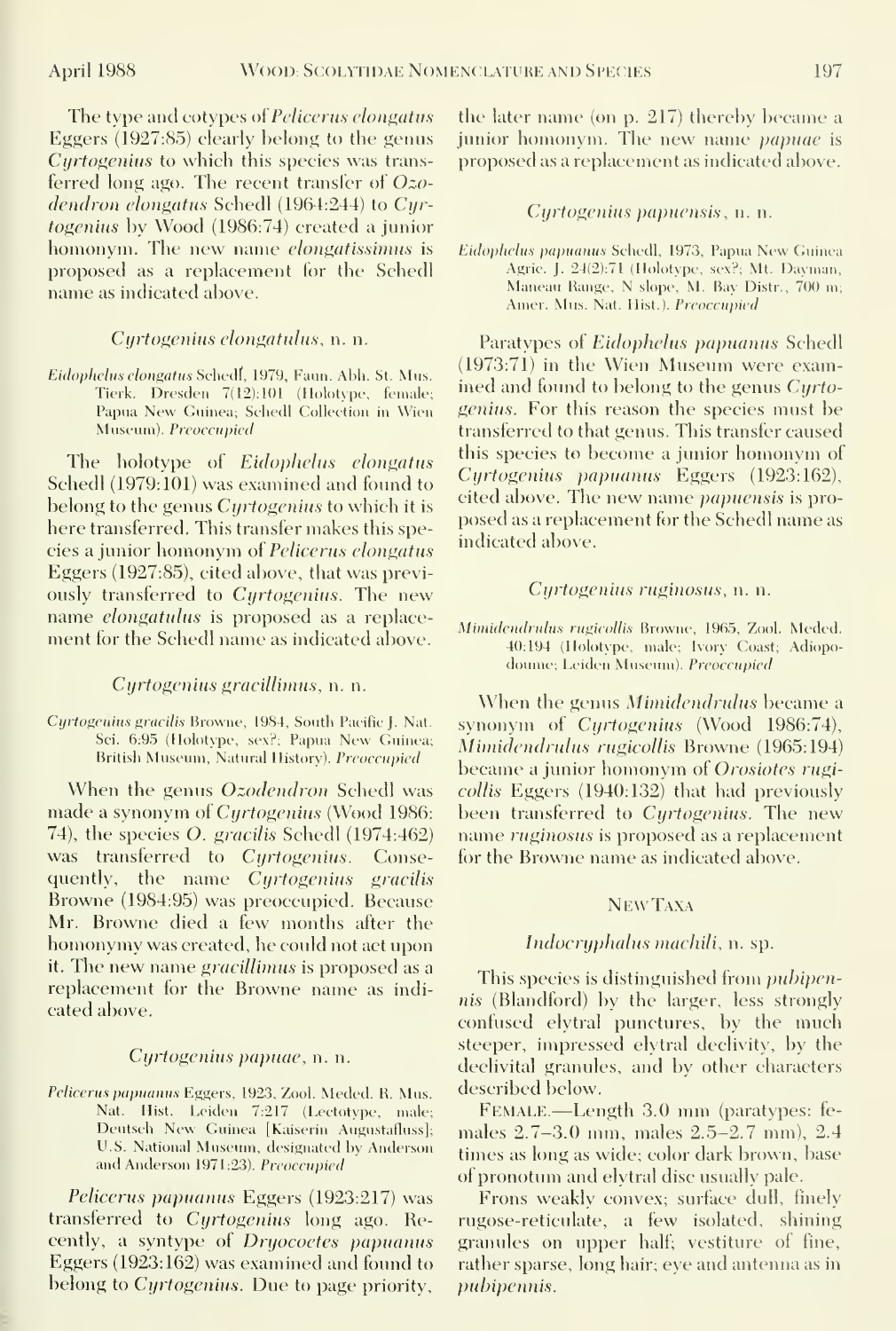Pronotum about as in *pubipennis*; mycetangium longitudinal, occupying most of middle third.

Elytra similar to pubipennis except more abruptly, more broadly rounded behind; punctures small, distinctly impressed, those on striae in obscure rows, scarcely distin guishable from confused interstrial punctures. Declivity very steep, rather broadly impressed; striae on upper two-thirds more distinctly marked, interstriae in this area each armed by several small, rounded tubercles. Vestiture mostly on and near declivity, consisting of rather abundant, fine, erect hair of variable length.

Male.—Similar to female except frons slightly impressed, dorsolateral margin rather abrupt; pronotal mycetangium absent; elytral punctures apparently more strongly impressed.

Type material.—The female holotype, male allotype, and three male paratypes bear the labels' Ramgarh, Naini Tal, U.P. [India], 7,000 [ft], 24-V-1930 (type) or 23-V-1930, R.R.D. 114, B.C.R. 84, ex Machilus odoratissima, C.F.C. Beeson; three paratypes are la beled Senchal Range, Darjeeling, Bengal, 2- IV-1930, R.R.D. 29, B.C.R. 458, Cage 630, Cinnamomum impressinervium; one paratype is labeled Debrepani, Darjeeling, Bengal, 18- IX-1929, 6,000 ft, ex Machilus odoratissima, J. C. M. Gardner; one paratype is labeled Rangirum, Darjeeling, Bengal, 6-IX-1929, 6,000 ft, Cinnamomum impressinervium, J.C.M. Gardner. The holotype, allotype, and one paratype are in the Forest Research Institute, Dehra Dun; the remaining paratypes are in my collection.

## Olonthogaster jiri, n. sp.

This species is distinguished from the re motely related nitidicollis Motschulsky by the very different frons and elytra as described below. This is *Phloeosinus jiri* Beeson, nomen nudum.

FEMALE.—Length 1.7 mm (paratypes 1.5-1.8 mm), 1.8 times as long as wide; color reddish brown when mature, vestiture pale.

Frons moderately, uniformly concave from eye to eye from epistoma to vertex, a fine, median carina on lower half; sinface finely, rather closely punctured, largely obscured by a brush of long, yellow hair, longer and more abundant above, longest setae ecjual in length to half distance between eyes; eye divided by emargination into two parts.

Pronotum 0.85 times as long as wide; about as in nitidicollis except more closely punctured, constriction slightly stronger.

Elytra  $1.2$  times as long as wide,  $1.5$  times as long as pronotum; sides almost straight and parallel on basal half, broadly rounded behind; striae rather deeply, narrowly impressed, punctures small, distinctly impressed; interstriae two to three times as wide as striae, smooth, shining, crenulations on basal fourth of disc rounded, becoming tuberculate toward decli\'ity, somewhat confused on 2 and 3, uniseriate elsewhere. Declivity convex, steep; sculpture about as on posterior disc except interstriae 2 and 4 feebly impressed, often with one or more tubercles obsolete. Vestiture with ground cover of small, pale scales restricted to posterior half of disc and declivity, with sparse, confused, short, hairlike setae on basal half.

MALE.—Similar to female except frontal impression weak, narrowed, restricted to lower half, median carina on lower half strong and of uniform height and on upper half a stronger, median carina, its lower extremity near upper level of eyes somewhat subdentate, frontal vestiture sparse, inconspicuous; rounded crenulations on disc always uniseriate, ex tending to near declivity; declivital tubercles distinctly larger except obsolete on declivital interstriae 2, 4, and most of 6.

TYPE MATERIAL.—The female holotype, male allotype, and six paratypes were taken at Jiri Forest, (Jachar, Assam [India], II- IV-1924 (type, allotype, two paratypes) or 19-V-1924 (four paratypes), ex Myristica longifoha, R.R.D. 226, B.C.R. 165, G.E. Jar. 11, by S. N. Chatterjee. The holotype, allotype, and several other specimens are in the Forest Research Institute, Dehra Dun; the paratypes are in my collection.

## Olonthogaster regalis, n. sp.

This unique species is distinguished by the large body size, by the elaborate declivital armature, and by characters of the frons that are described below

FEMALE.—Length 5.0 mm (paratypes 4.7-5.5 mm), 1.8 times as long as wide; color reddish biown.

Frons rather deeply concave from eye to eye from epistoma to vertex, epistomal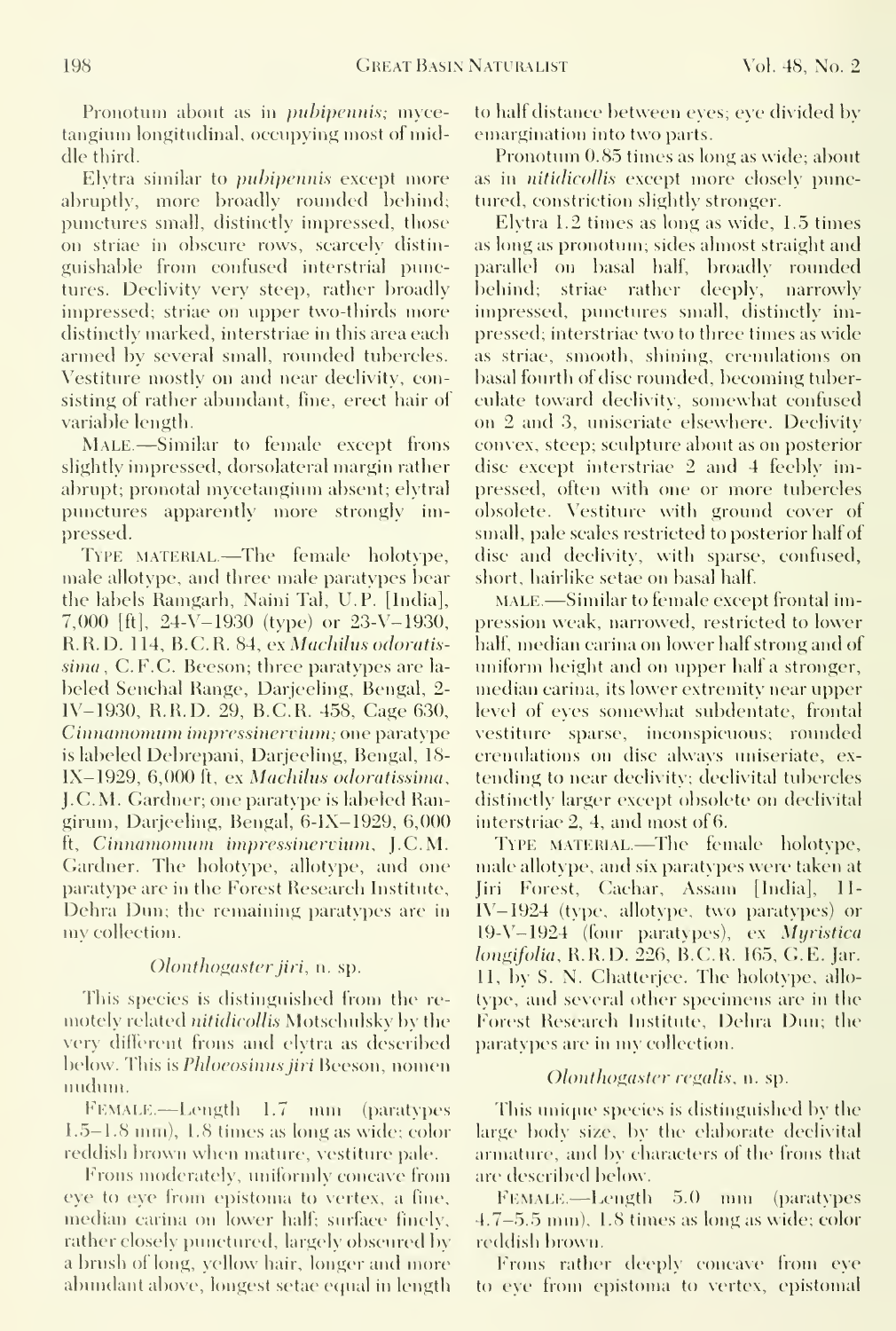process with a pair of calluses laterally on median half; surface smooth, shining, densely, finely, uniformly punctured; impressed area with a brush of moderately long, erect hair of uniform length, not longer on margins; a small tubercle on carina extending into occular emargination. Eye half divided by an emargination.

Pronotum similar to nitidicollis Motschulsky except punctures very small, not close; glabrous.

Elytra 1.15 times as long as wide; sides almost straight and parallel on basal half, posterior profile interrupted by declivital spines; striae deeply, narrowly impressed, punctures minute, distinct; interstriae slightly convex, four to five times as wide as striae, punctures obscure, minute, confused, 2 and 3 with low, obscure, rounded elevations (derived from nearly obsolete crenulations). Declivity steep, subimpressed between interstriae 3; sutural interstriae distinctly elevated, with one or two small tubercles at base, 2 impressed on median side, sloping upward laterally, armed at base by one moderate and about two small tubercles; interstriae 3 forming lat eral summit (rather low), armed on upper margin by about three small tubercles and on lower two-thirds by three very large spines, upper spine as high as basal width, its apex sharply pointed, middle spine similar but half again longer (curved slightly mesad), lower spine with double base, blunt, as wide as high; interstriae 4 to 8 each with a row of rather small tubercles, 9 low, almost subcarinate. Glabrous.

MALE.—Similar to female except frons subglabrous, impression slightly deeper, its up per margin armed by a pair of calluses in lateral areas.

TYPE MATERIAL.—The female holotype, male allotype, and 25 paratypes were taken at Weddagala, Rat. Distr., Sri Lanka, 19 May 1975, from bark of a Myristica dactyloidcs log, by me. The holotype, allotype, and some paratypes are in the U.S. National Museum, and the remaining paratypes are in my collection.

## Phloeosinus phoebe, n. sp.

This species is distinguished from the dis tantly related machilus (Schedl) by the closely, rather deeply punctured pronotum, by the larger, uniseriate interstrial tubercles, and by other characters described below. This is Phloeosinus phoebe Beeson (1941:291), nomen nudum.

Male.—Length 3.0 mm (paratypes 2.9-3.4 mm), 1.8 times as long as wide; color brown, vestiture rather pale.

Frons similar to *machilus* except less strongly impressed, median carina reduced to a small tubercle just above epistoma, tubercles in lateral areas smaller, usually with punctures distinct, vestiture finer, slightly more abundant.

Pronotum 0.74 times as long as wide; outline similar to *machilus*; surface smooth, dull, densely, deeply, rather finely, uniformly punctured, interspaces mostly less than half as wide as diameter of a puncture, without any granules; vestiture of fine, rather short, semirecumbent hair.

Elytra 1.3 times as long as wide, 2.1 times as long as pronotum; humeral angles slightly produced anteriorly in lateral areas; outline as in *machilus*; striae moderately, not abruptly impressed, punctures small, distinctly impressed; interstriae about twice as wide as striae, convex, each armed to base by a uniseriate row of moderately coarse tubercles, those on 1, 2, and 4 obsolete by base of declivity. Declivity convex, rather steep, interstriae 2, 4, and sometimes 6 constricted to half their basal width and unarmed; <sup>1</sup> and 3 weakly elevated. Vestiture of ground cover of interstrial scales, longer and slender at base, shorter on declivity, and longer, similar bristlelike setae arising from posterior base of in terstrial tubercles, each about two to three times as long as ground cover.

FEMALE.—Similar to male except frons convex and with a low, median carina on lower half.

TYPE MATERIAL.—The male holotype, female allotype (both callow), and four paratvpes were taken at Nauri, Landowne [Uttar Pradesh, India], IV-1926 (type), 19- III- 1926 (allotvpe and two paratvpes), 31- III-1926 (one paratype), or 4-IV-1926, 2,500 ft, R.R.D. 544, B.C.R. 44, Cage 579, ex Phoebe lanceolate, by B. M. Bhatia. The holotype, allotype, and 16 other specimens are in the Forest Research Institute, Dehra Dun; the paratypes are in my collection.

#### Scolytomimus andamanensis, n. sp.

This species is distinguished from philip-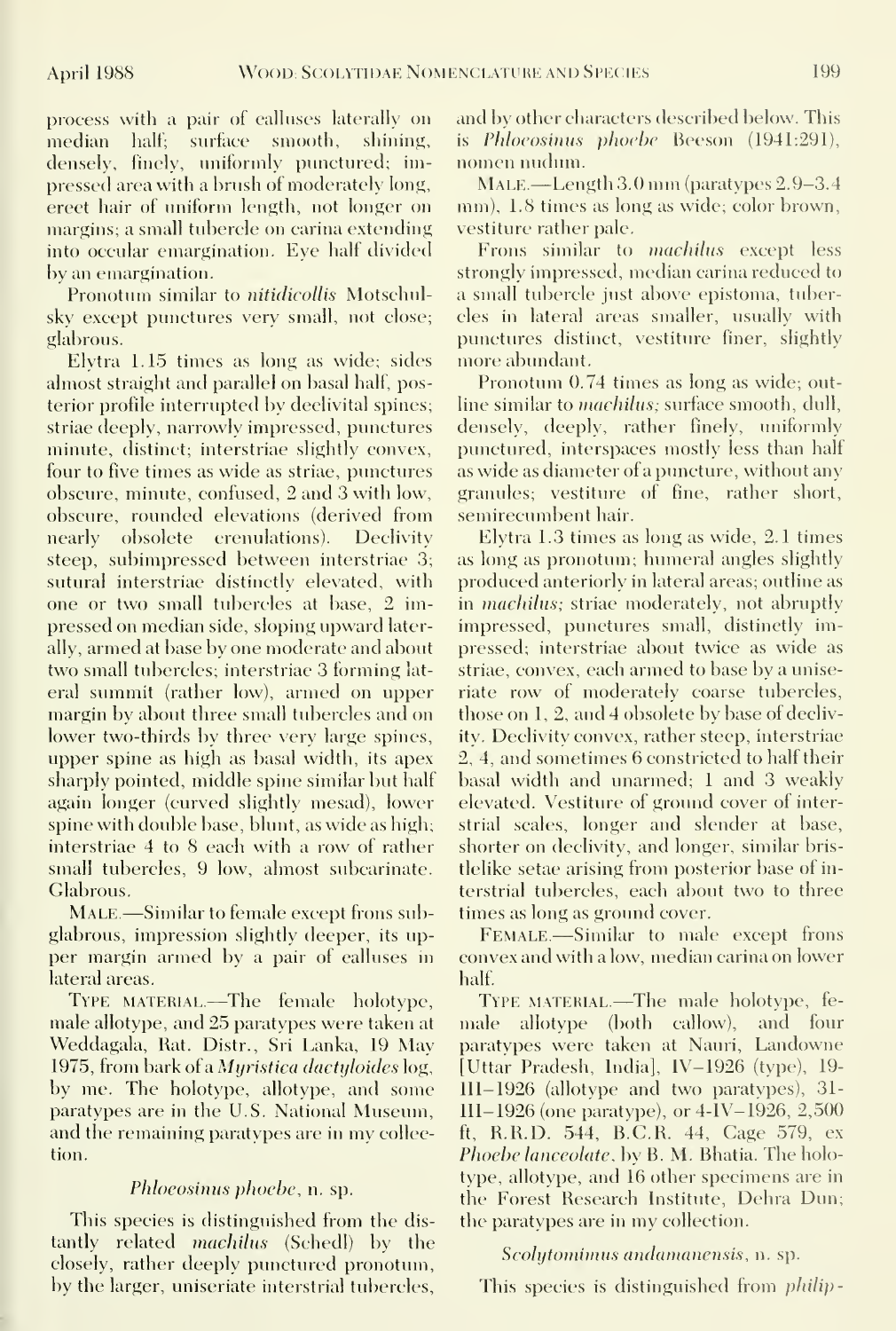pinensis Eggers by the much more coarsely punctured, more rugose frons, the epistomal area much less strongly impressed, by the more broadly rounded apical half of the antennal club, and by the more confused organization of tubercles on the posterior face of the protibia.

MALE.—Length 1.9 mm (paratypes 1.9-2.1) mm), 1.9 times as long as wide; color yellowish brown.

Frons rather strongly convex, without a transverse impression above epistoma; sur face densely, deeply, rather coarsely punctured, some of those on lower half of median half with their margin subcrenulate, spaces between punctures less than diameter of a puncture; vestiture minute and hairlike ex cept longer near epistoma. Antennal club wider than *philippinensis*, its apex more broadly rounded.

Pronotum and elytra essentially as in philippinensis except punctures on sides and base of pronotum coarser, deeper, and rugosities behind summit larger.

Protibia with tubercles confused (a submarginal row occurs in *philippinensis*).

Female —Similar to male except frons more broadly convex, and a distinct, trans verse impression present just above epistoma; anterior margin of pronotum armed by two denticles (these submarginal in male).

TYPE MATERIAL.—The male holotype (middle), female allotype (top), and one paratype (bottom) are mounted on the same pin and labeled Andaman Islands, 19-III-1930, R.R.D. 88, B.C.R. 37, Cage 716, Sideroxylon longepetiolatum, C.F.C. Beeson; 12 paratypes bear identical labels except that the dates are 22- or 23-III-1930. The holotype, allotype, and one paratype are in the Forest Research Institute, Dehra Dun, and the re maining paratypes are in my collection.

## Scolytonimus miniusopis, n. sp.

This species is distinguished from *assamen*sis Schedl by the smaller size, by the circular strial punctures, by the normal spaces between strial punctures within a row, and by the different details of interstrial carinae as described below. The name was used as a nomen nudum by Beeson (1941:310).

Female. —Length 1.8 mm (paratypes 1.7-2.1 mm), L9 times as long as wide; yellowish brown (callow?) to brown (mature?).

Frons similar to *assamensis* except more rugose, reticulation less evident, slightly more strongly convex. Specimens with median line modified on vertex could be males.

Pronotum similar to *assamensis* except low crenulations extend almost to base.

Elytra similar to assancnsis except interstrial carinae less acutely elevated on basal half; strial punctines almost circular (in assamensis (juadrate, twice as wide as long), spaced within a row by less than half diameter of a puncture, these partitions never tuberculate or nodulate (as in assamensis); interstrial cari nae 7 and 9 unite in line with 7 and continue almost to 3 where they unite with costal margin before joining 3 (in assamensis 7 and 9 unite before level of 6 and then continue al most to 2 and unite with 3 before uniting with  $\cosh$  margin); 2 to suture usually slightly enlarged and/or produced caudad. Glabrous except for a few minute hairlike setae in basal area.

TYPE MATERIAL.—The female holotype and 10 female paratypes are labeled Palugama, Anuradhapura, Cevlon, N.C.P., 250, F.R.I. coll. Gauri Dutt., 27-XI-1934 (type), or 29-XI-1934 (some paratypes), Mimusops elengi; one female paratvpe is labeled Baihar, Bal aghat, C.P., G.b., 27-VH-1927, ex Bassia latifolia. The holotype and 21 other specimens are in the Forest Research Institute, Dehra Dim; the paratypes are in my collection.

#### Scolytominus quadridens, n. sp.

This species is distinguished from all others in the genus by the four large serrations near the anterior margin of the pronotum. From haloghii it is also distinguished by the smaller size, by the strongly reticulate elytral surface, by the small strial punctures, by the less strongly convex interstriae, and by other characters.

MALE.—Length 1.6 mm, 2.0 times as long as wide; color yellowish brown.

Frons shallowly impressed (shrinkage of a convex frons in a callow specimen?); surface reticulate, punctures sparse, shallow, rather coarse.

Pronotum 0.85 times as long as wide; outline typical of genus; anterior margin armed by four serrations, middle pair conspicuously larger; asperities large, low, anterior to summit; strongly reticulate, posterior and lateral